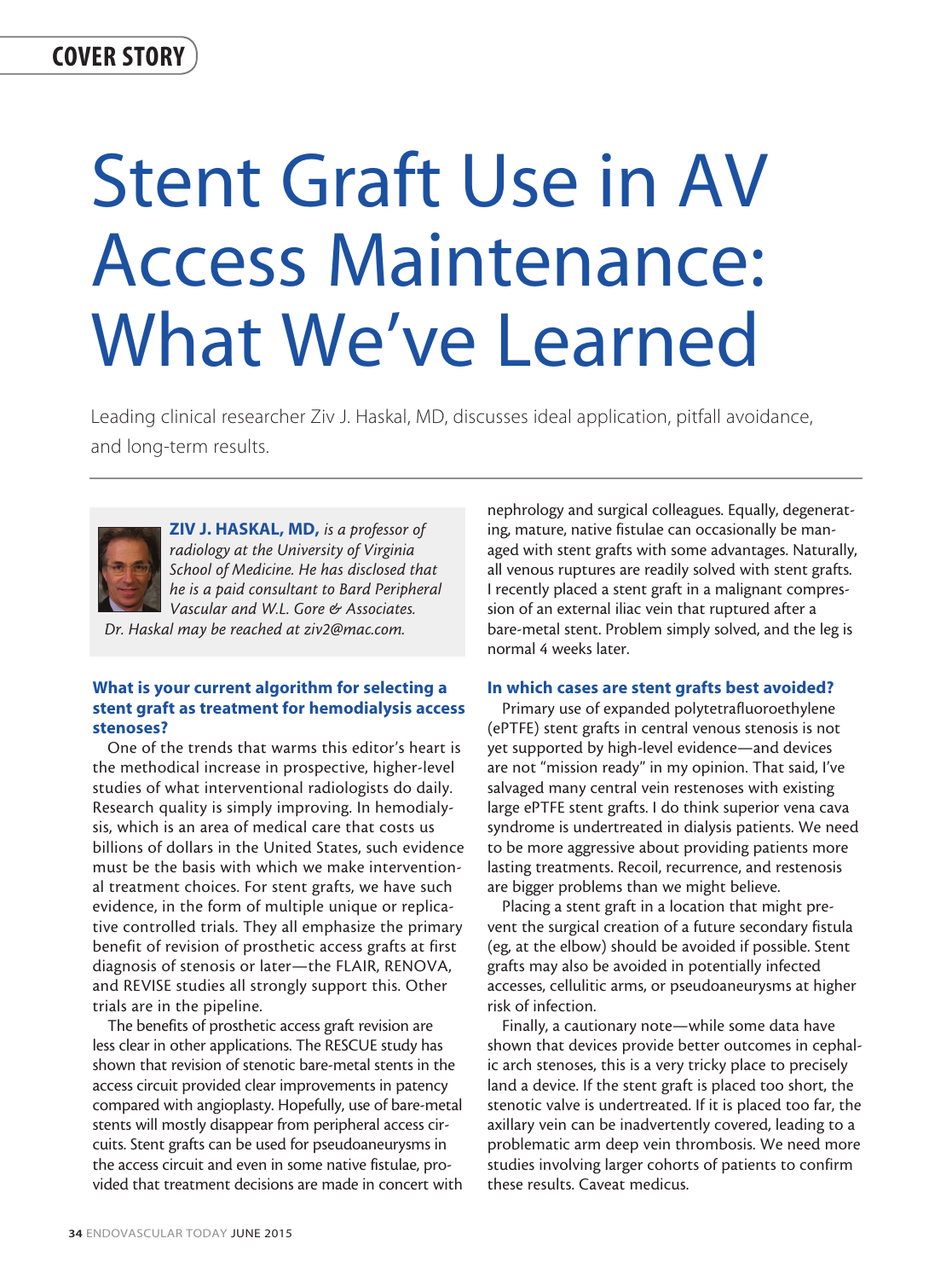### What are some of the key lessons that have been learned about stent graft covering materials and inflammatory response in this setting, and how have these been applied in current devices?

At this point, the material that is front and center is ePTFE. There's no positive evidence for the use of any other material (eg, polyethylene terephthalate), although there is evidence against their use. It is unclear whether there's any advantage in carbon- or

# AVOIDING COMMON PITFALLS

- Respect size criteria to avoid excessive oversizing and potential encroachment upon device lumina, especially for overlapping devices. Oversize by 1 or 2 mm maximum.
- Know the deployment characteristics of your devices and use every "easy" deployment opportunity to practice precise landings and adjustments, so that more critical central or cephalic applications become reliable.
- Be familiar with multiple devices; they all have unique value.
- Practice evidence-based medicine. Where data are good, use them to drive daily decisions.
- Learn to love (and respect) access interventions. Satisfying, important, and valuable work.
- Seek opportunities to provide more durable outcomes in central vein stenoses. There are far more patients suffering with chronic undertreated central vein stenoses in dialysis centers than we realize.
- Remain vigilant in innominate and superior vena cava interventions. Ruptures and lifethreatening complications occur, especially with larger-than-needed balloons. Be prepared.

heparin-bonded ePTFE or differences in internodal distance between the materials. Likely, those issues are too small to register, given the overall long-term advantage of the devices over balloon angioplasty.

#### Do you think the longer-term effectiveness observed to date has influenced initial decision making related to the placement of access grafts in any way?

The Fistula First initiative has been a fabulous boon to hemodialysis patients in the United States by bringing them native fistulae in far greater numbers. This is a public good. But we now see the downsides of forcing these onto all patients. There are older age groups, high-risk patients, or patients with comorbidities, etc., in which maturation is more problematic and secondary catheter use becomes prolonged. The economic benefits of fistulae decrease and risks of catheter use increase, such as venous thromboses and catheterrelated bloodstream infections. When you balance this against the improved graft patency rates we can now achieve, prosthetic graft use will find an increasing and rightful place.

## What have you observed about the cost-effectiveness of this option?

We ran a Monte Carlo cost strategy analysis on the original FLAIR trial data looking at the whole set of options—stent graft after angioplasty failure, stent graft at first presentation, repeated angioplasty only, etc. Our analysis showed that it made clear economic sense to treat a stenotic graft anastomosis with a stent graft at first presentation. I think analysis of the REVISE study data will likely show the same cost benefits. In addition, these analyses do not necessarily account for the costs of interim catheter placements, related infections, hospitalization, or complications, etc.

#### To what degree is edge stenosis an issue in stent grafts placed in this setting?

The main site of restenosis is definitely at the edge. I reviewed > 700 follow-up angiographic images in the original FLAIR study, determining where stenoses occurred—the dendrochronology of restenosis, if you will. The incidence of restenosis was very low, but when it did occur, it was at the distal (ie, central) end of the device, within the native vein. One of my original concerns many years ago, in conceiving and designing the FLAIR trial, was whether we would simply be moving new stenoses to the edges, resulting in telescoping stent grafts marching up the "bionic" arm. I had seen this with Wallstent (Boston Scientific Corporation)